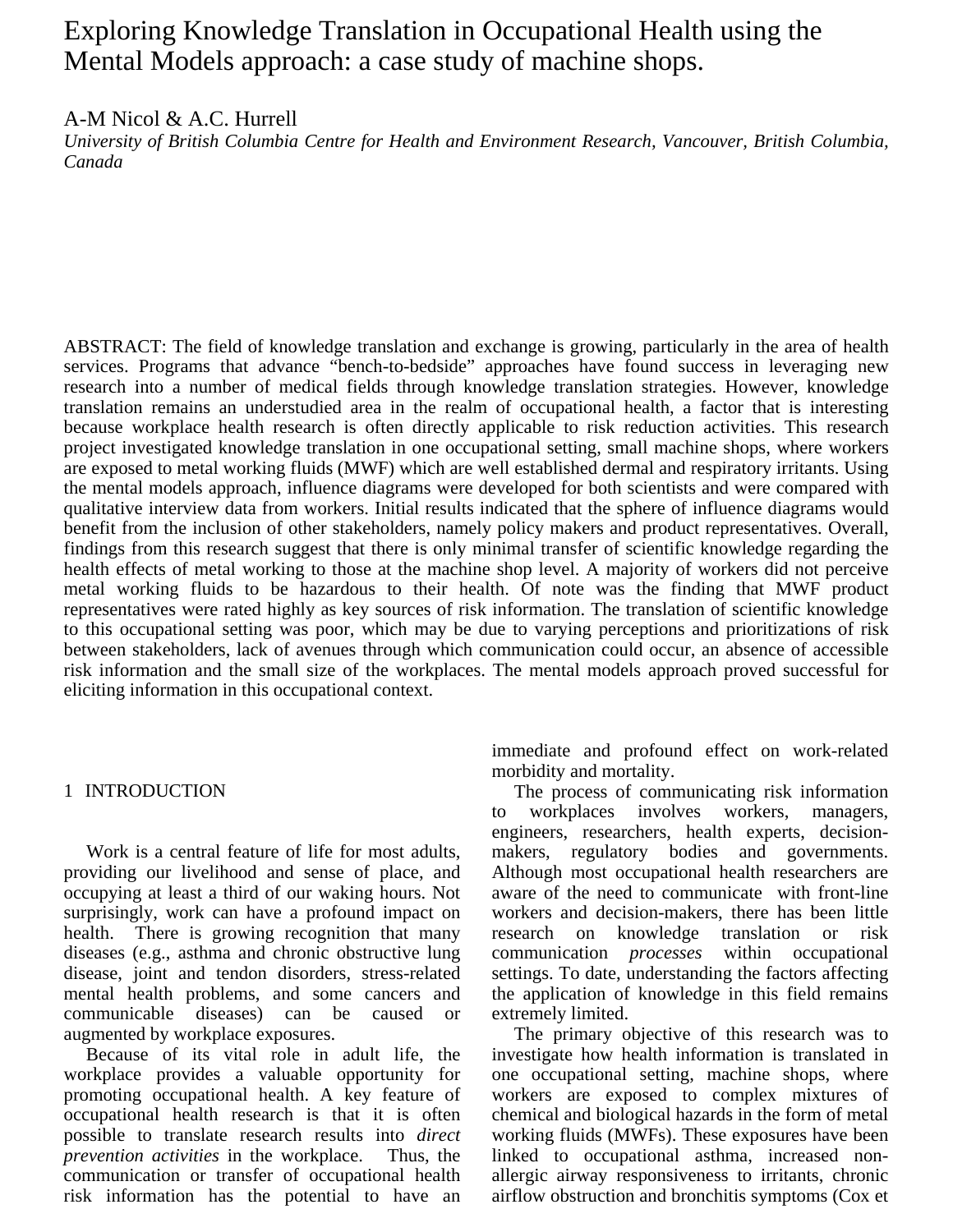al., 2003) and have been the focus of considerable recent regulatory attention in Canada and the US. This project is linked to an ongoing study of risk factors for lung disease among tradespeople in British Columbia, Canada, which has found machinists to be at higher levels of risk for lung problems than three other trade groups (Kennedy, Chan-Yeung, Teschke, & Karlen, 1999). Using interview data from experts, workers and managers, this project aimed to identify knowledge gaps and misperceptions about metal working fluid exposure, to determine socio-cultural and organization factors that influence how knowledge is transferred in an occupational context and to determine preferred channels or pathways for health risk communication.

### 2 METHODS

#### 2.1 *Data Collection*

Data was collected for this project using the Mental Models methodology developed by Morgan et al at Carnegie Mellon University (Morgan, 2002). This method has been previously applied in an occupational context (Cox et al., 2003; Niewohner, Cox, Gerrard, & Pidgeon, 2004b). The data was collected in two phases, beginning with interviews with scientific experts in the field of MWF exposure and effects, followed by interviews with workers employed in machine shops.

#### 2.1.1 *Expert Interviews*

A member of the study team who is an academic expert on the health effects of MWF compiled a list of experts on MWF and health effects. The list was comprised primarily of academic researchers from the US and Europe, but also included US government researchers and occupational health professionals. Of this list of experts, the study team was able to contact 16, and 10 of these consented to participate.

The interviews, which were carried out by a single trained research assistant, were conducted over the phone and lasted for an average of 30 minutes. The first two interviews were used to pilot test the survey instrument and were therefore not included in the final analysis. The respondents were asked open-ended questions about exposures, health effects, and mitigation strategies relating to MWF in the workplace. They were also asked about their attitudes and practices relating to the communication

of their research results to decision-makers in industry and regulatory agencies.

#### 2.1.2 *Worker Interviews*

To recruit machinists, introductory letters were sent to 130 machine shops in the province of British Columbia, Canada, and were followed up with at least one phone call. Twenty-nine workers from 15 different machine shops agreed to participate in an interview.

would take to mitigate these effects. These openended questions were often followed up by probes designed to elicit more information on a particular The interviews were conducted by four different trained interviewers. Twenty of the interviews were done at a private location at the worksite, and nine were done over the phone. Each interview took approximately 20-35 minutes. The respondents were asked open-ended questions that were created using guidance from the expert's Mental Model (see 2.2). Workers were queried about their work history and habits, as well as their knowledge of MWF exposure and the personal protection strategies they undertook in the workplace. They were also asked questions about health effects associated with MWFs, including where they would look for information on health effects, and what steps they subject matter.

#### 2.2 *Mental Model Development*

model (i.e. exposure processes, machine types, etc.). The initial coding schem a was reviewed and validated by an expert who was part of the research All interviews were audio-taped and transcribed and entered into NVivo. To construct the expert model, transcripts from the expert interviews were coded with a coding schema developed through an iterative process of fitting the codes to the data, based on grounded theory (Strauss & Corbin, 1998) and informed by previous mental models work (Cox et al., 2003; Niewohner, Cox, Gerrard, & Pidgeon, 2004a). The coding schema was also informed by a literature review of existing chemical information regarding MWFs, which aided in the development of the model categories included in the expert mental team.

domains: shop health and safety factors, MWF five broad categories, re lated topics, such as The expert mental model covered five main exposure factors, regulatory and economic factors, health effects, and exposure modes. Within these information sources, reactive behaviors, and physical safety barriers emerged as sub-categories.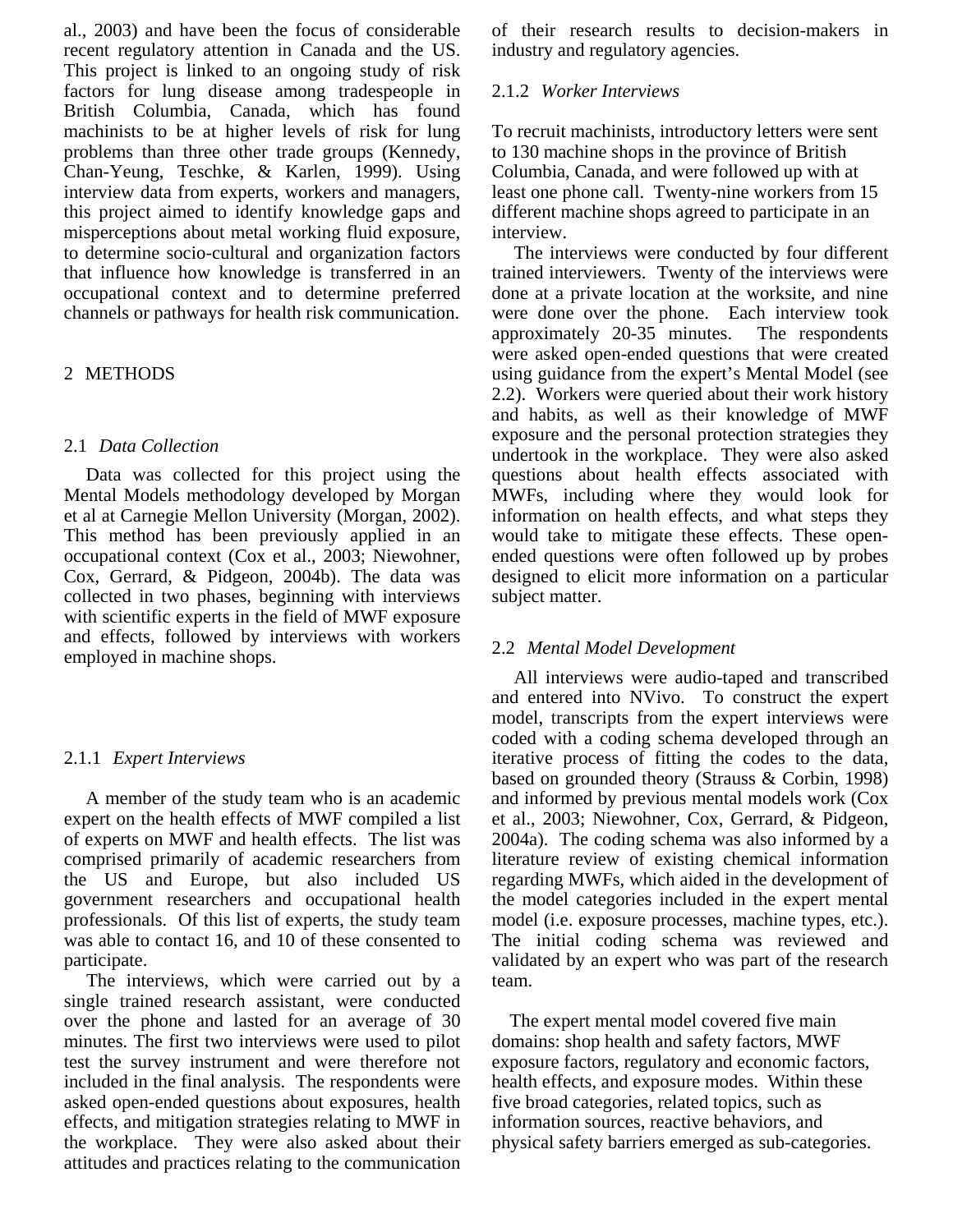The transcripts from the worker interviews are currently being analyzed using a similar grounded theory-informed method. A worker mental model is currently under construction.

### 2.3 *Data Analysis*

members of the research team who had expertise in the areas of health effects and risk communication. Data from the workers were compared and contrasted with the expert model and areas of both congruence and disconnect were identified. Results were entered into tables to present comparisons. For the health effects and information sources analysis, data for each of these constructs was abstracted from NVivo and reviewed by two

# 3 RESULTS

# 3.1 *Demographics*

Respondents from the 15 participating machine shops were all male, and represented a range of ages and levels of experience in the trade. The demographic details of the machinist respondents can be found in Tabl e 1.

| Characteristic           | #              | %   |
|--------------------------|----------------|-----|
| Age                      |                |     |
| 20-29                    | 3              | 10% |
| 30-39                    | 10             | 34% |
| 40-49                    | - 12           | 41% |
| $50+$                    | 2              | 7%  |
| Unknown                  | $\overline{2}$ | 7%  |
| # of Years in trade      |                |     |
| 5 to 10                  | 7              | 24% |
| 11 to 15                 | 7              | 24% |
| 16 to 20                 | 6              | 21% |
| 21 plus                  | $\overline{7}$ | 25% |
| Unkown                   | 2              | 7%  |
| Shop Size                |                |     |
| $< 10$ people            | 5              | 17% |
| $11-50$ people           | 13             | 45% |
| 50 plus                  | 10             | 35% |
| Unknown                  | 1              | 3%  |
| <b>Types of Machines</b> |                |     |
| Manual                   | 4              | 14% |
| <b>CNC</b>               | 5              | 17% |
| <b>B</b> oth             | 15             | 52% |
| Unkown                   | $\overline{4}$ | 14% |
| Other                    | 1              | 3%  |

# 3.2 *Knowledge and Description of Health Effects*

Differences were found between the experts' and workers' descriptions of the health effects that can be caused by MWF exposure in the workplace (see Table 2). In particular, only 28% of the workers were able to describe symptoms that could occur in the lungs as a result of MWF exposure (such as cough, asthma, bronchitis, difficulty breathing). The majority of the experts described respiratory issues in detail, providing a description of symptoms and specific medical terminology of diseases associated with MWF exposure such as such as hypersensitivy pneumonitis (HP), occupational asthma and decreased lung function. Only two of the workers were able to describe asthma as a potential condition from MWF exposure, one mentioned decreased lung function, and none mentioned HP.

While unable to provide any specific terms or symptoms, a further 45% percent of workers were able to identify "the lungs" as potential site of health problems. Of note, nine of the workers (31%) described having personal experience with either a lung effect from MWF exposure or "feeling" MWF mists in their lungs.

There was greater concurrence between experts' and workers' awareness of specific dermal conditions that can occur as a result of MWF exposure, including rash, dry hands, itchy hands, dermatitis and eczema. Sixty-two percent of workers could identify a specific dermal health effect such as eczema, although a further 31% were only able to identify "the skin" in general as a potential site for health effects. Forty percent of the workers said that they had experienced adverse effects on their hands from MWF exposure.

Four of the experts (44%) discussed the association between cancer and MWF exposure, although proportionally fewer (17%) of the workers described MWFs as cancer-causing agents. Of the workers who described cancer, there was a general tendency to mention smoking and its carcinogenic potential in the same discussion.

There were health effects that workers described that experts did not, particularly irritation that could occur in eyes. Two workers also suggested that MWF could affect blood.

Within the cohort of workers, 21% stated that MWFs were not harmful to health, even though in some cases these workers did note that MWF exposure could cause skin problems. Finally, there were two people in the worker group who stated that they were unaware of any potential health effects of MWF exposure.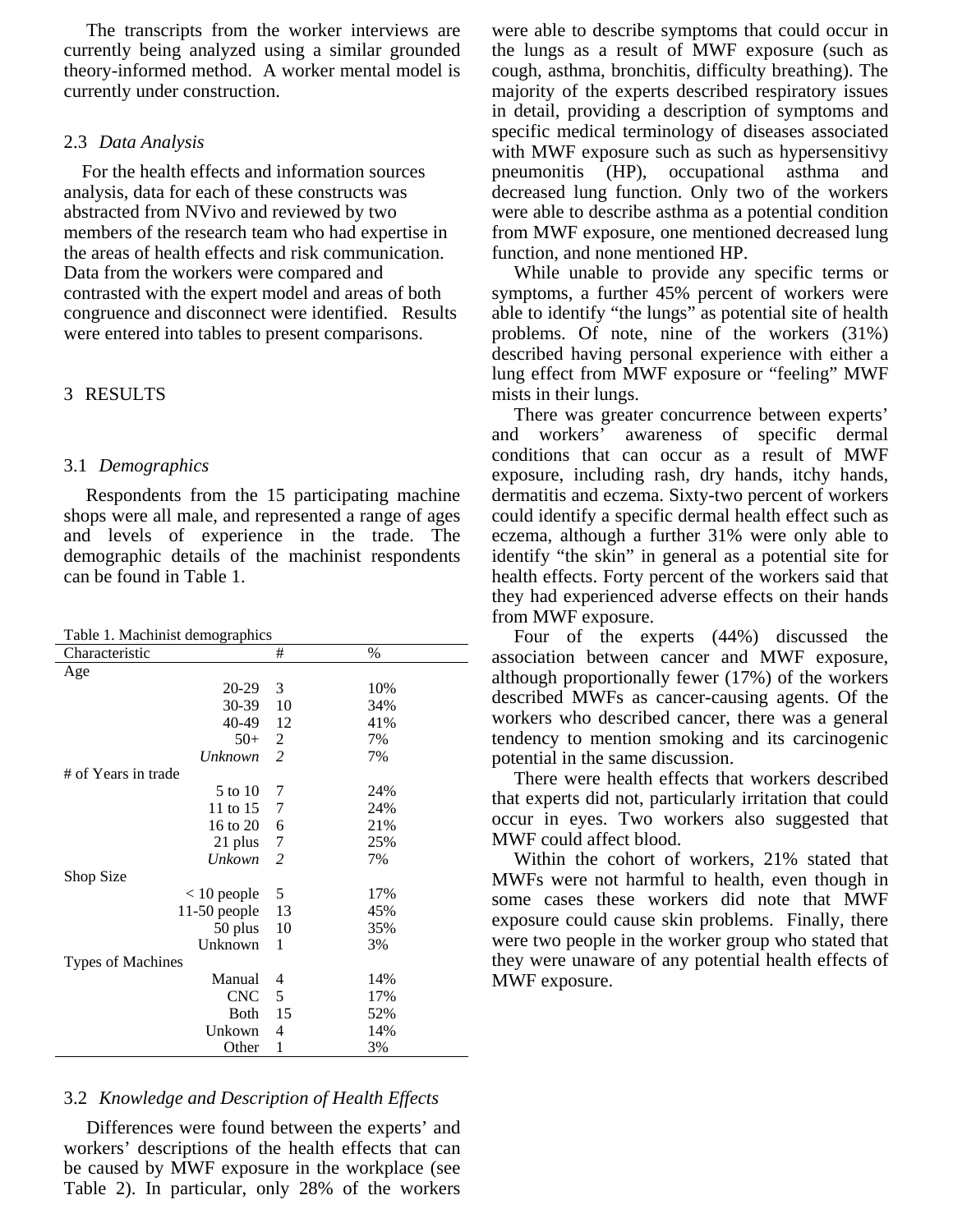Table 2. Description of Health Effects, Experts and Workers

| <b>Health Effects</b>             | Workers    | <b>Experts</b> |
|-----------------------------------|------------|----------------|
|                                   | $(n=29)\%$ | $(n=10)\%$     |
| Described specific health effects | 28%        | 70%            |
| that can occur in the lungs       |            |                |
| Described specific health effects | 62%        | 70%            |
| that can occur on the skin        |            |                |
| Described a relationship between  | 17%        | 40%            |
| MWF exposure and cancer           |            |                |
| Central Nervous system Depression | 3%         | 10%            |
|                                   |            |                |
| Eye Irritation                    | 17%        | 0%             |
|                                   |            |                |
| Problems with blood               | 7%         | 0%             |
| Poisonous                         | 3%         | 0%             |
|                                   |            |                |
| Stated that MWFs do NOT cause     | 21%        | 0%             |
| health effects                    |            |                |
|                                   |            |                |

#### 3.3 *Sources of Information*

Experts and workers were asked slightly different questions regarding sources of health and safety information in the workplace. Table 3 presents responses to the open ended questions "How do you think that workers learn about new scientific advances in MWFs? and "How about safety issues around MWFs?". While 40% of workers noted that occupational health and safety training was a source of information, the same number of experts did not think that workers received such information at all. Material Safety Data Sheets (MSDS) were ranked fairly low as information sources for workers amongst the scientific experts.

Table 3. Expert answers to: How do workers learn about new health and safety issues and advances?  $(n=10)$ 

| <b>Expert Answer</b>                    | $\%$ |
|-----------------------------------------|------|
| "They don't"                            | 40   |
| Occupational health and safety training | 40   |
| Trade media (magazines, pamphlets)      | 30   |
| Union                                   | 30   |
| General news media                      | 10   |
| <b>MSDS</b>                             | 10   |
| Gov't agencies                          | 10   |

Table 4 shows the responses to the following open ended question that was posed to workers: "If you were going to learn about the health effects of metal working fluid exposure, or maybe some of the hazards that you are exposed to in your shop, where would you go for this sort of information?" Suppliers and manufacturers were the most referred to sources, followed by MSDSs, which is in sharp contrast to the responses of the experts. Other workers and the internet were also major sources for workers not described by the experts.

Table 4. Worker answers to question regarding main sources of information used

| Worker Answer $(n=29)$      | $\%$ |
|-----------------------------|------|
| Suppliers and manufacturers | 86   |
| <b>MSDSs</b>                | 69   |
| Managers or other workers   | 66   |
| The internet                | 48   |
| Health and safety committee | 41   |
| Government organizations    | 34   |
| Container labels            | 28   |

Workers were also asked "what person, agency or group would you trust the most for information on MWFs, either about the product or possible associated health effects?" The responses to this question, shown in Table 5, indicate that most workers trust WorkSafeBC, British Columbia's workers compensation board. Various levels and departments within government were the next most trusted, followed by MSDSs and manufacturers/suppliers.

Table 5 Workers' Trusted Sources

| Worker Answer $(n=29)$ | $\%$ |  |
|------------------------|------|--|
| WorkSafeBC             | 31   |  |
| Government             | 17   |  |
| <b>MSDS</b>            | 14   |  |
| Manufacturer/supplier  | 14   |  |
| Other workers          | 3    |  |
| Union                  | 3    |  |
| Researchers            |      |  |
| Don't know             |      |  |
|                        |      |  |

Table 6 presents results of the questions asked to experts on how they had attempted to communicate the results of their MWF research. Most had provided information to either workplace management or to a government health and safety agency. Half reported that they had talked to workers directly about MWF health effects and only one reported talking to physicians.

Table 6 Expert Communication Pathways

| Expert Answer $(n=10)$                | $\%$ |  |
|---------------------------------------|------|--|
| Workplace management                  | 70   |  |
| Government health and safety agencies | 60   |  |
| Workers                               | 50   |  |
| Industry/Suppliers                    | 40   |  |
| Unions                                | 40   |  |
| Government (other than safety agency) | 10   |  |
| Physician                             |      |  |
|                                       |      |  |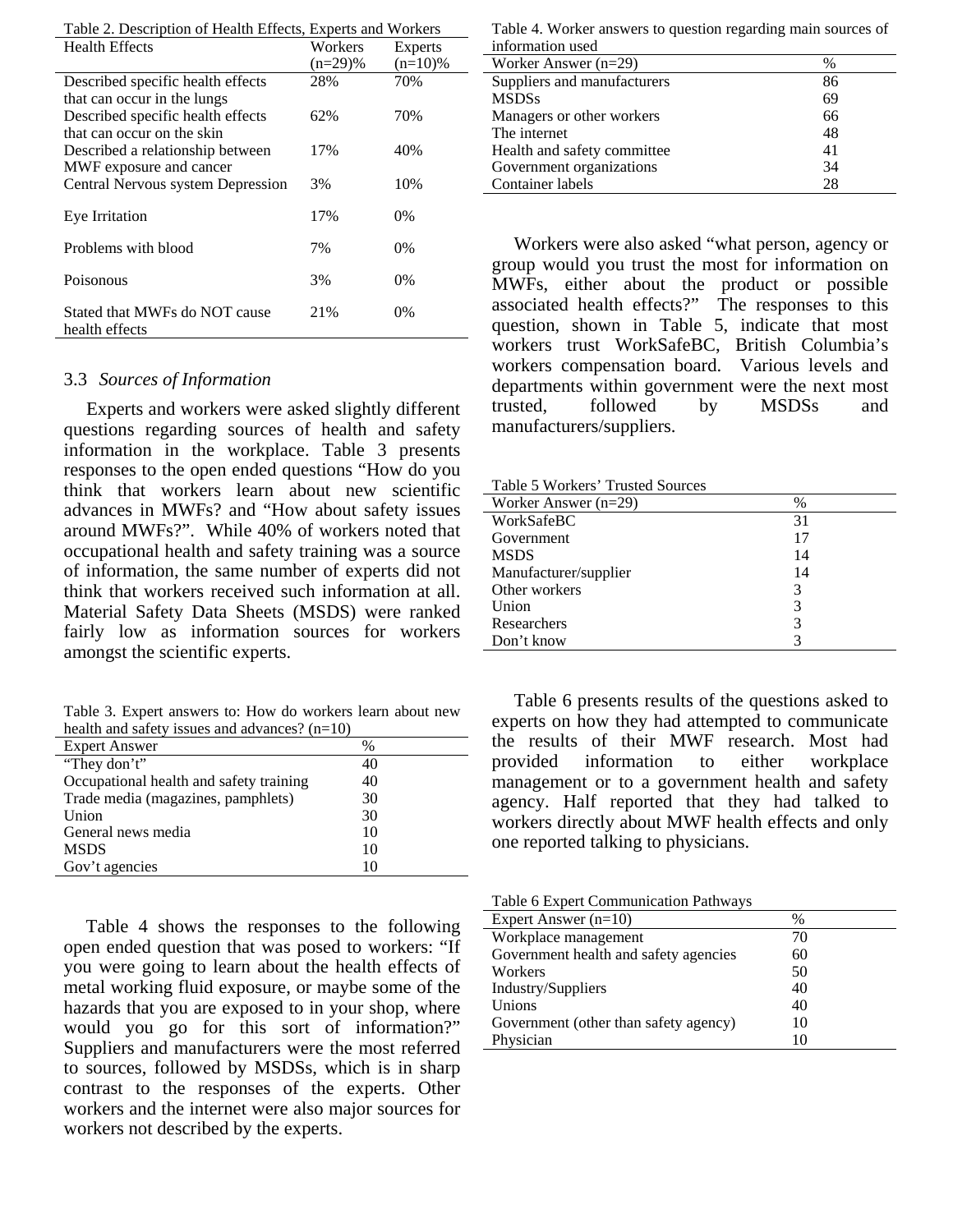# 4 DISCUSSION

# 4.1 *Health Effects*

Good workplace risk communication requires that workers receive information about the chemicals that they use and that workers understand the potential health effects that these chemicals can cause. As Schulte et al. (Schulte et al., 2003) states "effective transfer, receipt and utilization of occupational health and safety information will only be realized to the extent to which recipients actually can understand the information transmitted" (p.522). The results of this research suggest that while MWFs during the course of their jobs, most have not unique to this research and have been found in other occupational health research such as that , conducted by Sadhra (Sadhra, Petts, McAlpine workers are aware that they are being exposed to only a generalized understanding of how these compounds may affect the body. Such results are Pattison, & MacRae, 2002).

workers about the types of symptoms that MWFs suggested that hypersensitivity pneumonitis (HP) rates in the US are most likely under-reported due to Of concern were the findings that three quarters of the workers queried were unable to provide any detail about the effects that MWF might have on their respiratory tract. In addition, they did not link symptoms such as cough, difficulties breathing, phlegm, asthma, and bronchitis to MWF exposure. Researchers such as Nowak et al (Nowak & Angerer, 2007) indicate that one of the problems of identifying occupational disease is that fact that the symptoms aren't necessarily correlated directly in time with an exposure and as such, may happen after a worker has left the workplace. This mechanism, coupled with a lack of awareness on the part of the can cause, makes the correct diagnosis of occupational respiratory disease very challenging. Gupta et al (Gupta & Rosenman, 2006) has factors such as inadequate disease recognition. Without information about worker s' occupational and environmental exposures, doctors may misdiagnose conditions like HP as atypical pneumonia. The review by Santos et al (Santos et al., 2007) of diagnostic factors for occupational asthma found that lack of awareness of the association between symptoms and workplace exposures was one of the most significant factors contributing to diagnostic delays.

The workers' descriptions of dermal effects were markedly different from those of respiratory problems, with a majority of workers being able to describe distinct symptoms of MWF exposure such as rash, itchiness and dry hands. These results may be due to the fact that many of the workers had

conditions (Lushniak, 2003). Research by Sadhra et al (Sadhra et al., 2002) found that workers tended to talk more easily and automatically about more common health problems rather than those that were considered more serious. Indeed, many workers in weren't necessarily considered serious, or even real actually experienced these problems personally, or had known others who had these types of skin problems. Indeed, occupational skin diseases are the most commonly reported work-place related this study noted that they had skin effects, yet these "health" effects, even though they were eligible for compensation. For example, when asked about the effects of short-term exposure, one worker replied:

> *"*As far as sick...I wouldn't call what I had being sick. It's just, you know, you have a rash on your hand and I did have time off because of that."

body that MWFs could affect. Of particular interest from the worker data was the issue of eye irritation. This effect was not noted by any of the experts, even There were relatively few workers who described health effects that were erroneous, indicating that most were at least aware of the correct areas of the though MSDSs for MWF list eye irritation as a potential health effect. In fact, a review of MSDS for metal working fluids found that there was more information about eye irritation on some sheets than potential respiratory effects. A review of the published literature revealed no research focused specifically on eye irritation and MWF exposure.

# 4.2 *Information Sources*

The flow or transfer of information between the "expert" realm and the "workplace" realm appeared to be hampered by a number of barriers in this study. In particular, the responses from experts and workers on the topic of where to find information on MWFs showed a significant disconnect between the groups. None of the workers were ignorant of potential sources of information on the health effects of MWFs, although 40% of experts believed that workers did not learn about health and safety information. Workers also identified MSDSs as important information sources, while only 10% of experts believed that workers learned from MSDSs (this finding is in keeping with the earlier discussion of effects of MWF on eyes). Suppliers and manufacturers were the most commonly mentioned information source by workers, with 86% of workers stating that they would go to suppliers and manufacturers for information. In contrast, none of the experts mentioned suppliers and manufacturers. These results are consistent with a study by Sadhra et al (2002), which found considerable differences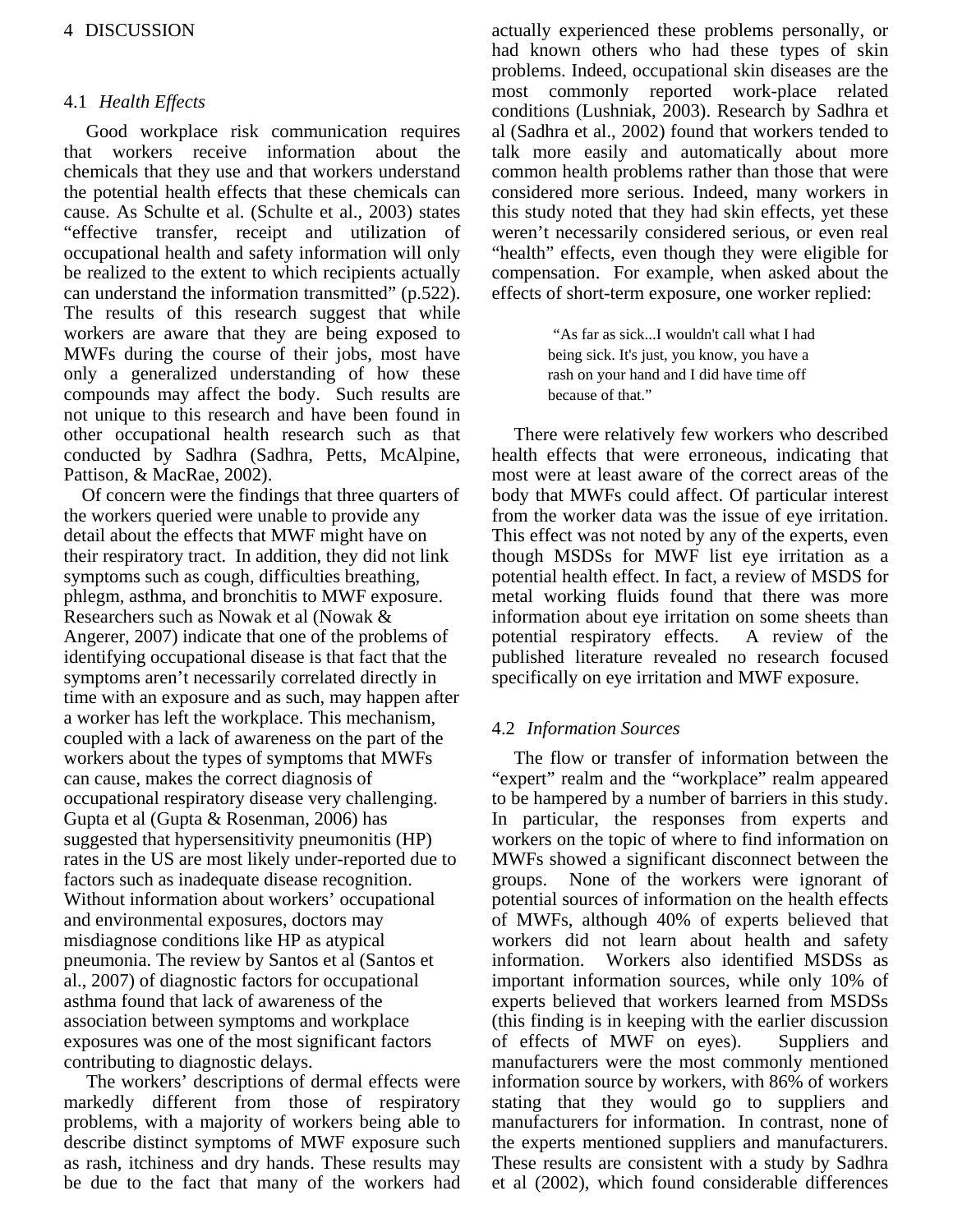between the information sources mentioned by experts and by workers in the electroplating industry.

These results suggest that many MWF experts perceive knowledge translation processes as "broken" or non-existent, even though experts did report efforts to communicate their research results to audiences beyond the academic/scientific community. The majority of experts reported that they communicated research results to workplace management: the potential of these processes to be translated to those at risk. Experts expressed a variety of op inions as to why they felt that their efforts to send managers and regulatory bodies for seemingly not heeding scientific advice: however, most experts were disillusioned about their communication efforts and risk messages to workers were ineffective. A number of experts directed frustration at workplace

*dback [ ...] on what unsuccessful in that I didn't get any fee happene d next." "…the communication [with workplace management] was* 

*"I think we presented [the regulatory body] with what we thought were positive findings but, I think, since then we've been a little disappointed that they haven't really capitalized on the research as much as they might have done."* 

*"I have to say that we have been very disappointed with the way that the [regulatory agency] have failed to publish the reports that we did in a lot of this work."* 

ongoing knowledge translation and exchange between researchers and decision-makers are needed to speed the process of research dissemination and researchers, as well as enhanced funding to support ongoing knowledge translation between both groups. This perceived lack of responsiveness from decision-makers who are actually in a position to effect changes in the workplace was problematic for experts. This frustrating situation may cause them to abandon their efforts to communicate with decisionmakers. There is evidence that research dissemination and uptake is hampered both by researchers' imperfect understanding of decisionmaking contexts, as well as by the organizational and/or political pressures facing decision-makers such as regulatory bodies. Lomas (Lomas, 1996) suggests that structures to support and improve uptake. He suggests a cultural shift involving new organizational models for both decision-makers and

discomfort with, or lack of knowledge of, appropriate lay communication techniques. Other experts, when discussing their communication activities, expressed a level of

 *lot more in." need to do a "I think [communication to workers] is something that scientists overall have to do a lot more of. They have to interest a lay audience in what they do, and it's an area, I think, we all* 

"I'd like to know a way of getting [health and safety] *info rmation over to people so they actually took heed of advice*  before they actually got problems."

*"Expert: I figure the way that I am doing it, I would admit, is not the best. I think a program to directly give your results to the labourers would be an ideal pathway to go. It is not something that our department routinely does – if ever – except for communities. Talking to the workers – that's not something I have ever done and I'm not familiar with that many people who have.* 

*Interviewer: I see. Do you have an idea of how you would go about developing such a program?* 

*Expert: No. Being an academic, unless there was funding, I wouldn't know."* 

the risk communication process and their awareness that These comments demonstrate experts' recognition of their own role different communication techniques are necessary to reach worker audiences. This suggests a need for appropriate training, resources, and incentives to participate in non-traditional knowledge translation efforts. Some funding agencies, such as Canada's Canadian Institutes for Health Research, are now actively promoting such efforts by requiring academic proposals to have knowledge translation plans, and by providing funding for research into effective knowledge translation practices (Canadian Institutes of Health Research, 2003).

#### 4.2.1 *Trust in Information Sources*

The role of trust in mediating how risk messages are perceived, attended to, and acted upon has been widely acknowledged in risk perception and communication research. Studies have found that distrust heightens lay concerns and responses to risk messages, and leads to questioning of the actions of risk regulators and authorities (Cvetkovich & Löfstedt, 1999). Lay perceptions of trust and credibility in risk messengers are dependent on three factors: perceptions of knowledge and expertise; perceptions of openness and honesty; perceptions of concern and care (Kasperson, Golding, & Tuler, 1992). These factors were evident in workers' discussion of trusted information sources.

Worker responses to the question about what person, agency or group they would trust the most for information on MWF reveal a further disconnect between the most *used* sources of information and the most *trusted* sources of information. Manufacturers and suppliers were mentioned most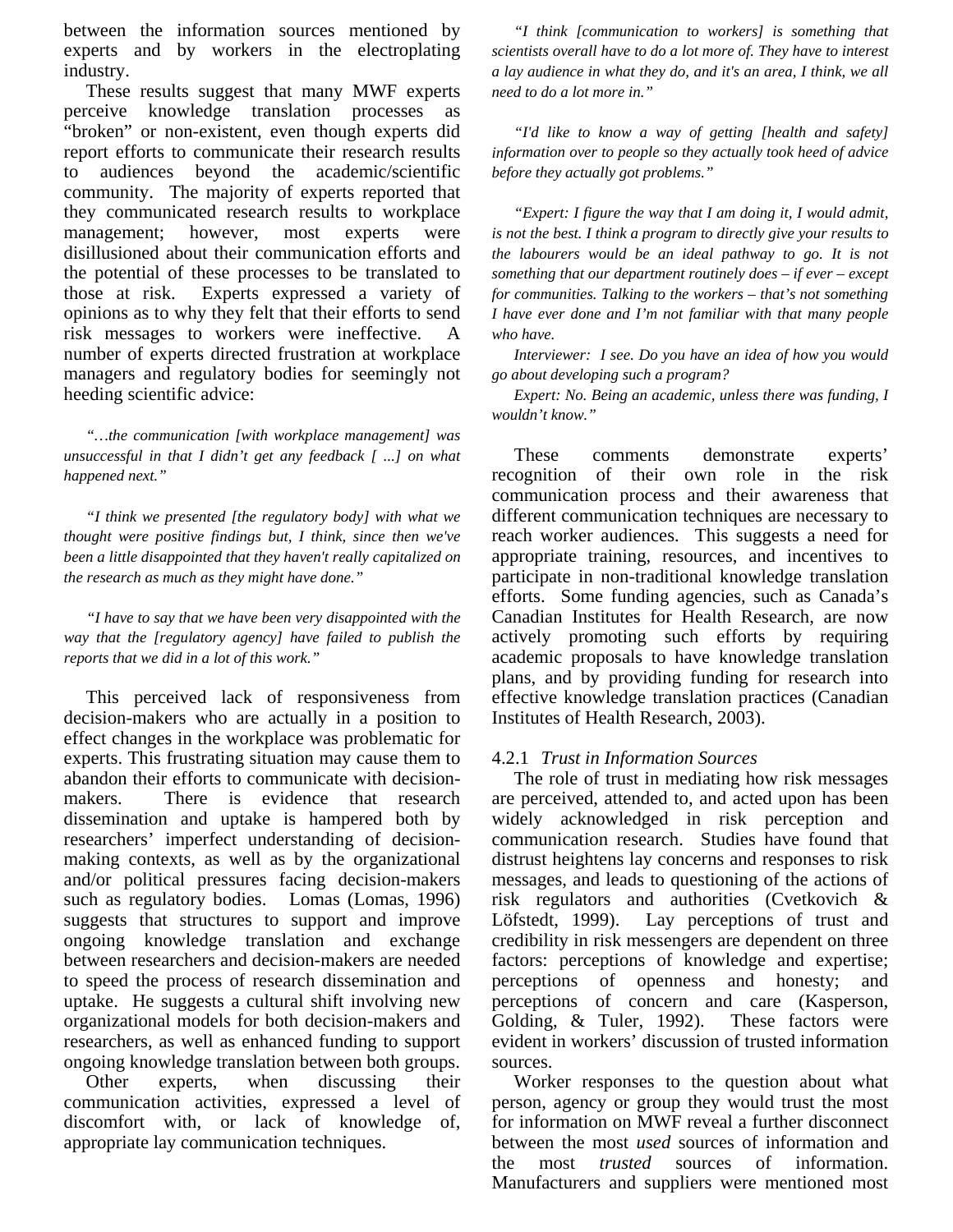often as a source of information, yet the provincial workers' compensation board was reported to be the most trusted source. Indeed, many workers specifically noted that they *did not* trust manufacturers and suppliers information source even though they used it. The reason for this distrust is apparent in the comment of one worker that "they're just trying to sell you something." Since trust is seen as a prerequisite to effective risk communication (Kasperson et al., 1992), this demonstration of distrust in manufacturers is problematic. Although workers may receive information on MWFs and their potential impacts on health from these sources, they may disregard recommendations or ignore precautionary steps due to a perception of dishonesty in the risk messengers.

information. A number of workers also mentioned that the board had resources to conduct research and board fits the factors of expertise, honesty, and concern put forward by Peters et al (Peters, Covello, Workers identified the provincial workers compensation board as their most trusted source of information. Workers described the board as "unbiased," "independent," and "non-profit." Many workers pointed out that it was in the board's best (financial) interest to prevent workers from becoming sick, and thus it was also in their best interest to provide accurate and balanced to make evidence-informed decisions. Thus, the & McCallum, 1997). These results suggest that risk messages delivered by the workers compensation board may be more likely to be trusted, and thus acted upon. However, not one worker mentioned the Board as a source of information that they would use to learn about hazards associated with MWF. Thus, efforts would need to be made in order to actively disseminate information from this source to workers.

# 5 STRENGTHS AND LIMITATIONS

data that cannot be assumed to be a direct reflection of participants' concep A strength of this mental models approach rests on the ability to develop a detailed representations of occupational hazards from different perspectives. However, these representations rest on interview understandings. Participants may not mention implicit knowledge of hazards or workplace behaviour, or may edit their comments based on what they consider appropriate for a conversation with a researcher.

This study benefited from interviews with a comprehensive range of experts who have studied MWFs from various disciplinary angles, including occupational hygiene, respiratory medicine, environmental toxicology, etc. The research

sample size drawn from around the world. community in this area is small, resulting in a small

In contrast, the sample of workers was relatively large, but was drawn only from the province of British Columbia, Canada. Thus, the workers' conceptual representations of MWF regulation and use may differ from experts' due to geographic specificities in regulation, economics, and use. In addition, some of the workers were also participants in an ongoing study of respiratory health of tradespeople. Thus, these respondents might have been more aware of the respiratory health effects of MWF (although this hypothesis is not supported by the results of this study).

# 6 CONCLUSION

The results of this research have implications not only for workers but also for the broader fields of occupational health and safety, occupational medicine and disease surveillance, and occupational knowledge translation. Through this Mental Models process we have determined that there is some overlap between how workers and experts understand the effects of MWFs, particularly in the area of dermal exposure, but that much more attention needs to be paid to providing workers with a more comprehensive understanding of the effects of MWF on the respiratory tract.

findings and a relatively bleak view of the current workplace communication milieu for the worker. This study has also illuminated a number of important disconnects between how workers do receive information as opposed to how they would like to receive information, an important distinction that may be impeding the awareness and management of workplace risks. Additionally, this study uncovered a degree of frustration on the part of experts in their attempts to communicate their Neither of these conditions, as they stand, will enhance the communication and exchange of MWF exposure data in the occupational context.

on MWFs. These unexpected findings have led to a third phase of interviews with a selection of manufacturers and suppliers. The results of these interviews are expected to shed additional light onto the role that this group plays in the communication of health and safety issues relating to MWF. At the outset of this study, manufacturers and suppliers were not expected to play such a key role in the dissemination of health and safety information

**Acknowledgements:** The authors would like to thank Dr. Susan Kennedy, Emily Carpenter, Reid Chambers and Natasha McCartney for their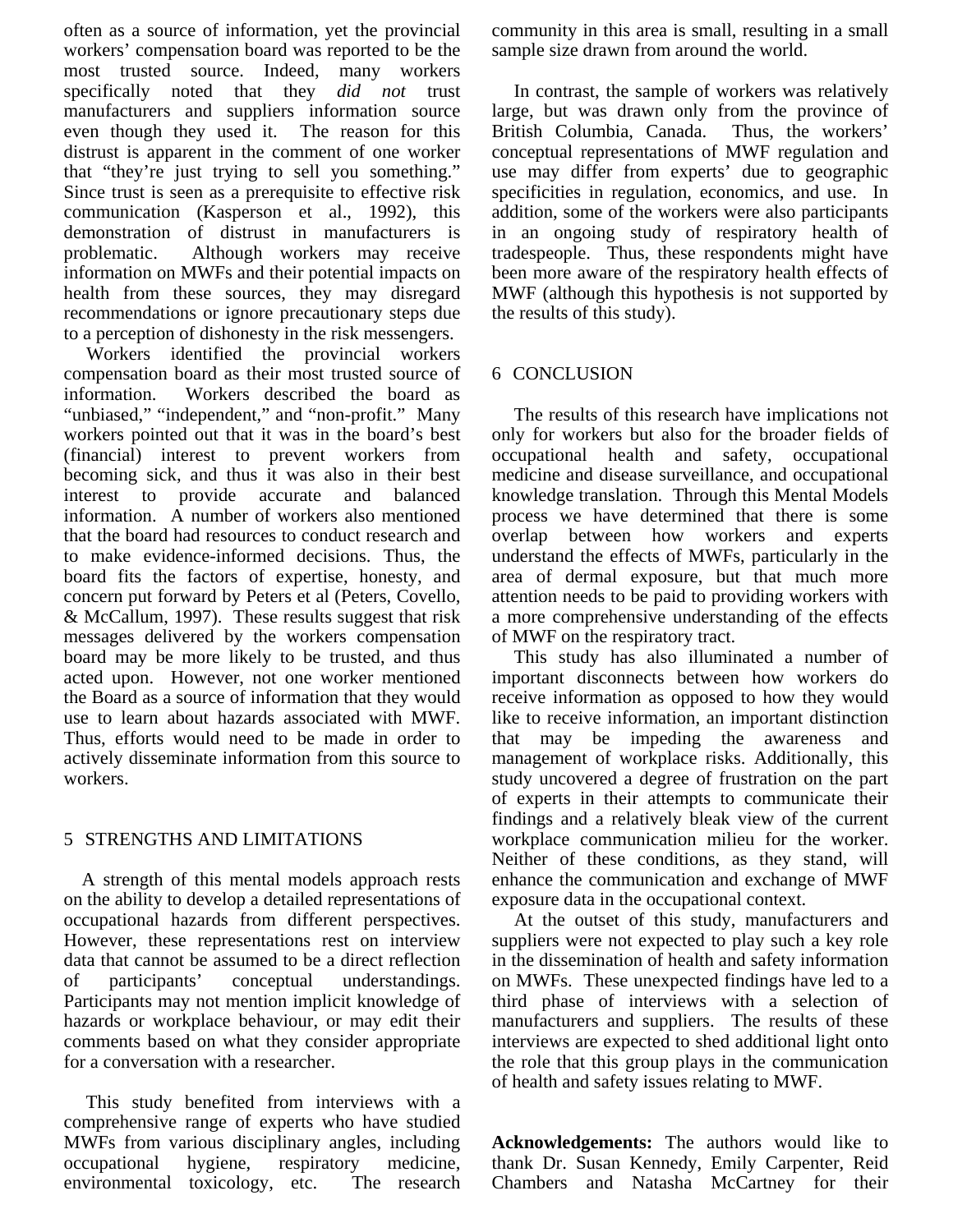assistance with this paper. This project was funded in part by the Canadian Institute for Health Research.